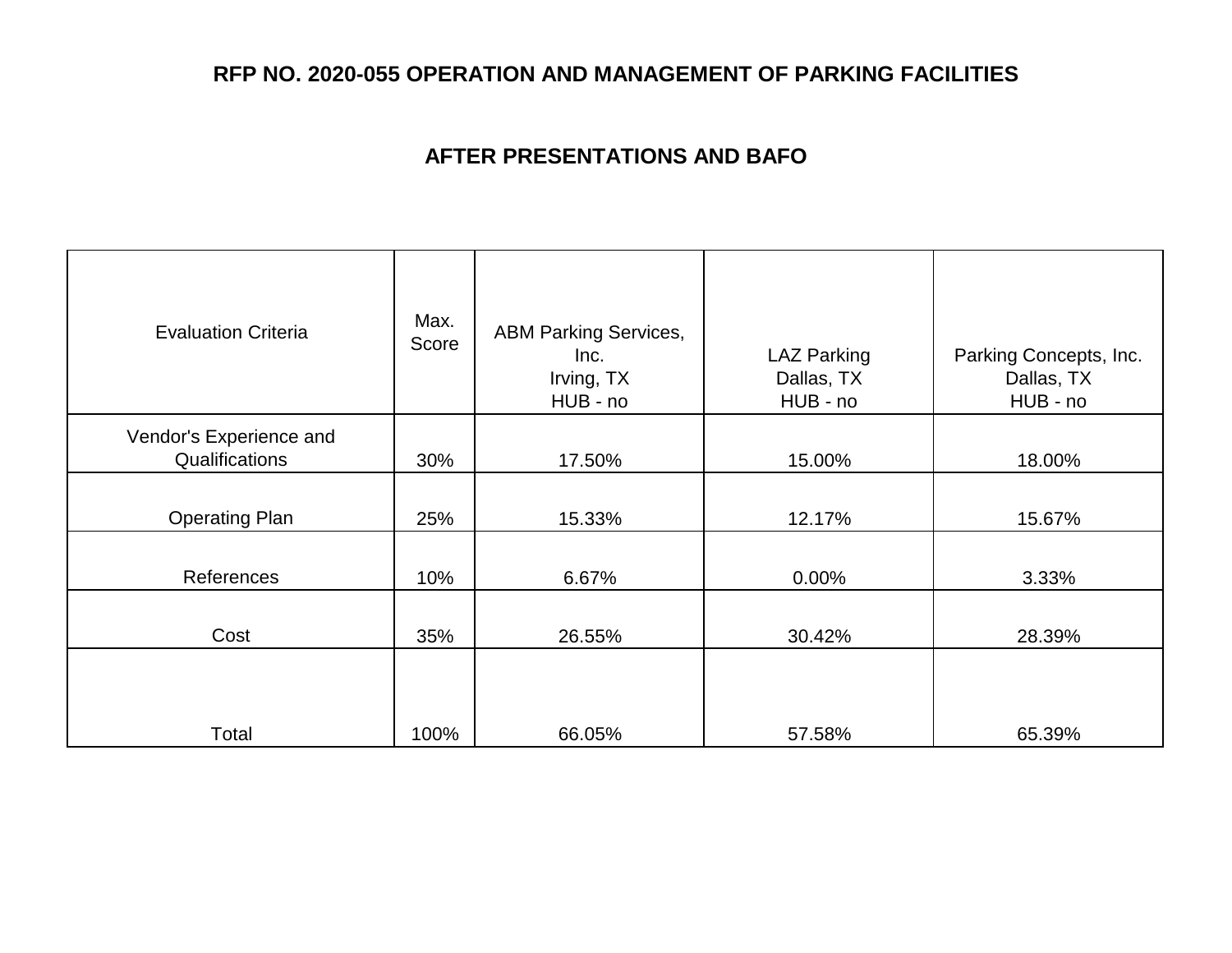## **AFTER PRESENTATIONS AND BAFO**

|                                           |               | <b>AWARD</b>                                            |                                                                                               |                                                          |
|-------------------------------------------|---------------|---------------------------------------------------------|-----------------------------------------------------------------------------------------------|----------------------------------------------------------|
| <b>Evaluation Criteria</b>                | Max.<br>Score | Parking Systems of<br>America<br>Dallas, TX<br>HUB - no | <b>Robbins Parking Texas</b><br>LP d/b/a Platinum<br><b>Parking</b><br>Dallas, TX<br>HUB - no | <b>SP Plus Corporation</b><br>Fort Worth, TX<br>HUB - no |
| Vendor's Experience and<br>Qualifications | 30%           | 18.50%                                                  | 19.00%                                                                                        | 21.50%                                                   |
| <b>Operating Plan</b>                     | 25%           | 15.83%                                                  | 15.33%                                                                                        | 15.00%                                                   |
| References                                | 10%           | 6.67%                                                   | 6.67%                                                                                         | 10.00%                                                   |
| Cost                                      | 35%           | 29.19%                                                  | 35.00%                                                                                        | 27.99%                                                   |
| Total                                     | 100%          | 70.19%                                                  | 76.00%                                                                                        | 74.49%                                                   |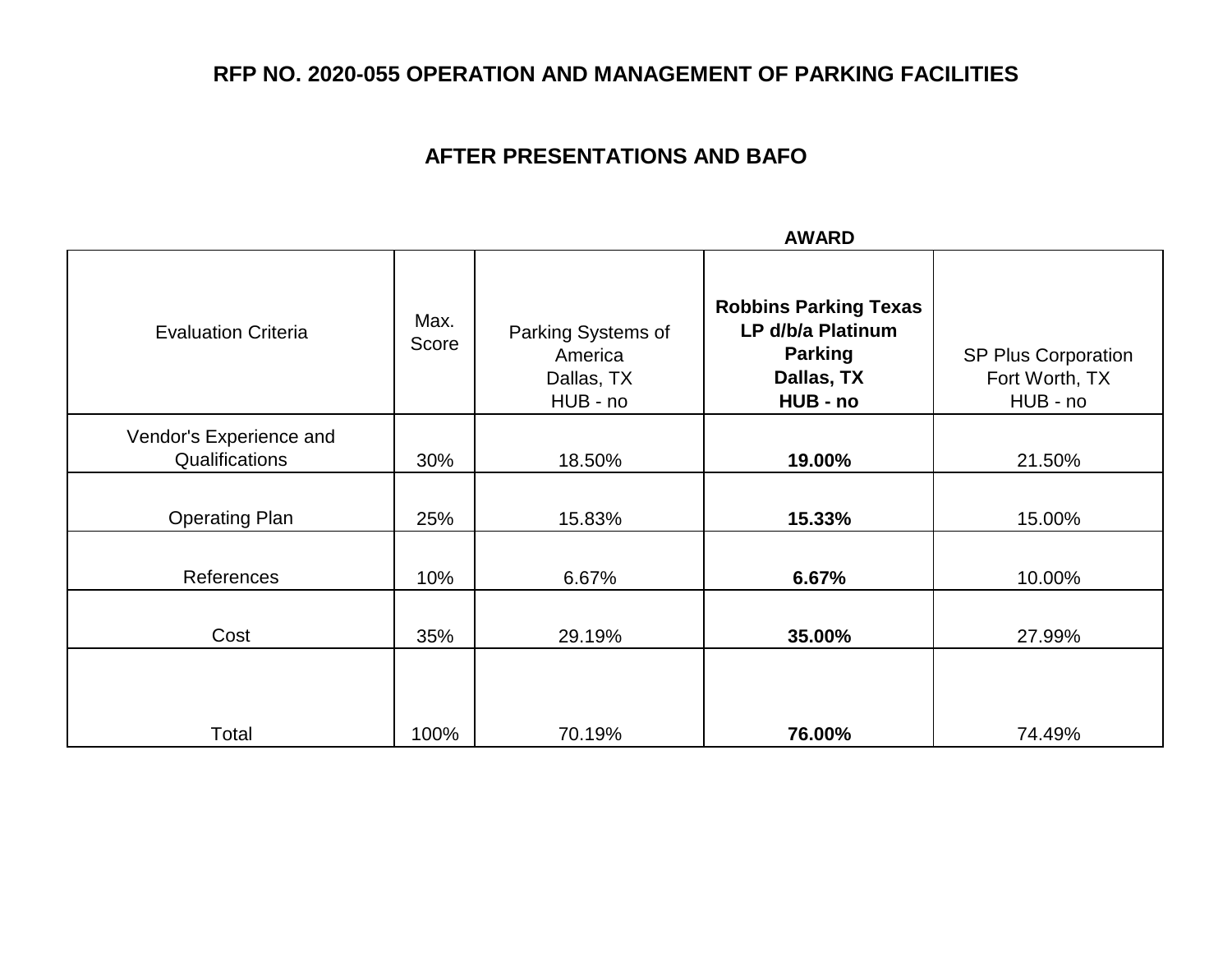# **FIRST ROUND SCORES**

| <b>Evaluation Criteria</b>                | Max.<br>Score | <b>ABM Parking Services,</b><br>Inc.<br>Irving, TX<br>HUB - no | <b>LAZ Parking</b><br>Dallas, TX<br>HUB - no | Parking Concepts, Inc.<br>Dallas, TX<br>HUB - no |
|-------------------------------------------|---------------|----------------------------------------------------------------|----------------------------------------------|--------------------------------------------------|
| Vendor's Experience and<br>Qualifications | 30%           | 16.00%                                                         | 10.00%                                       | 13.50%                                           |
| <b>Operating Plan</b>                     | 25%           | 14.50%                                                         | 10.16%                                       | 16.00%                                           |
| References                                | 10%           | 6.67%                                                          | 0.00%                                        | 3.33%                                            |
| Cost                                      | 35%           | 27.85%                                                         | 34.14%                                       | 28.58%                                           |
|                                           |               |                                                                |                                              |                                                  |
| Total                                     | 100%          | 65.02%                                                         | 54.30%                                       | 61.42%                                           |